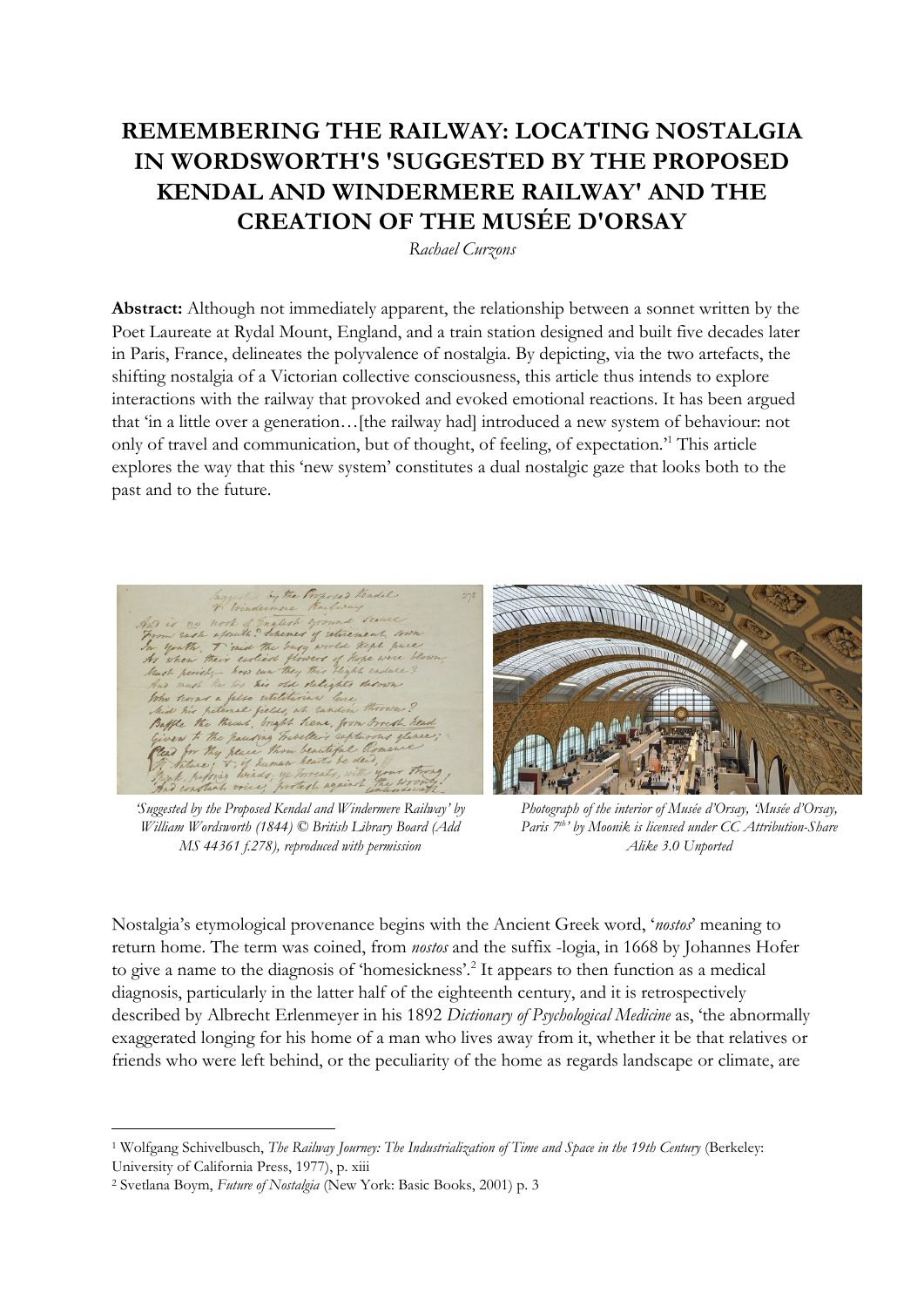the object of his longing<sup>33</sup>. Towards the end of the nineteenth century nostalgia does however, become a more abstract concept denoting an emotional memory of or longing for one's own experiences or time period, rather than a specific place or person that is akin to home for the suffering subject.<sup>4</sup> This article will attempt to explore this variety of meaning, via the mechanisation of the Victorian period, by considering the relationship between the two seemingly unrelated artefacts: Wordsworth's sonnet, 'Suggested by the Proposed Kendal and Windermere Railway' (1844) and the space that was the Gare d'Orsay (begun in 1898, completed in 1900) which became, in 1986, the Musée d'Orsay.

Set against the backdrop of the second period of 'railway mania' in Great Britain, William Wordsworth sent an angry response, provoked by the proposed branch line at Kendal and Windermere, to the 'Morning Post', to be published on 16<sup>th</sup> October 1844. This 'mania' was a rapid expansion during the mid-1840s that saw approximately 9000 route miles built and huge, often speculative and frenzied, investment in railway securities.<sup>5</sup> In order to justify the building of new lines and expanding of existing routes, railway companies argued for the utility of the railway. Unlike the exploratory sonnet 'Steamboats, Viaducts, and Railways' (c. 1833), which somewhat embraced the sublimity of the technological advancements that were visible across the British landscape, Wordsworth's response to the potential railway that would run through, and perhaps more importantly *to*, his beloved Lake District, demonstrates an incensed and impulsive reaction. The sonnet of 1844 invokes a nostalgic reverence for the power of nature, calling upon these forces to 'protest against the wrong.'<sup>6</sup> As Wordsworth's work often illustrates, the act of recollection is irrevocably connected with place; often it is the imagination's invocation of landscape, such as that surrounding Tintern in Monmouthshire, $\frac{7}{1}$  which acts to replenish creativity when surrounded by the 'din of towns and cities'.<sup>8</sup> 'Suggested by...' demonstrates a kind of homesickness for the Lake District of the early-nineteenth century, unmarred by the socalled 'random' acts of railway companies and consumer-focused development. Wordsworth's nostalgia exhibits an idealisation of this place, and by extension this period.<sup>9</sup> Within 'Suggested by…' we see his nostalgia transcend the notion of longing for a specific place, as it becomes a reconstruction of a narrative past that is remembered via the locations, but which epitomises an aesthetic remembering of idyllic rural life.

The mind's reconfiguration of the past in order to produce meaning is demonstrated by Wordsworth's idealised 'bright Scene' of youthful folly, creating an account of his life that

<sup>3</sup> Albrecht Erlenmeyer, 'Nostalgia', in D. Hack Tuke, Ed., *A dictionary of psychological medicine, giving the definition, etymology and synonyms of the terms used in medical psychology, with the symptoms, treatment, and pathology of insanity, and the Law of lunacy in Great Britain and Ireland* (Philadelphia: P. Blakiston, Son & Co., 1892) p. 858

<sup>4</sup> See the Oxford English Dictionary Online's two definitions. The first definition describes the concept to be an, 'Acute longing for familiar surroundings, esp. regarded as a medical condition; homesickness.' Whilst the second definition, first recorded in 1900 is of: 'Sentimental longing *for* or regretful memory of a period of the past, esp. one in an individual's own lifetime; (also) sentimental imagining or evocation of a period of the past.'

<sup>(</sup>http://www.oed.com/view/Entry/128472?redirectedFrom=nostalgia#eid, accessed 18th January 2014) 5 Jack Simmons and Gordon Biddle Eds., *The Oxford Companion to British Railway History from 1603 to the 1990s* (Oxford: Oxford University Press, 1997), p. 311

<sup>6</sup> Wordsworth, William, 'On the Projected Kendal and Windermere Railway', *The Wordsworth Book of Sonnets* ed. by Linda Marsh (Ware: Wordsworth Editions Ltd., 1995) p. 174, Li. 14

<sup>7</sup> See 'Lines Composed a Few Miles Above Tintern Abbey, On Revisiting the Banks of the Wye During a Tour. July 13, 1798' (written and published 1798) in Bartleby.com <http://www.bartleby.com/145/ww138.html> [accessed 18th January 2014]

<sup>8</sup> Ibid, Li. 25-6

<sup>9</sup> Wordsworth, William, 'On the Projected Kendal and Windermere Railway', *The Wordsworth Book of Sonnets* ed. by Linda Marsh (Ware: Wordsworth Editions Ltd., 1995) p. 174 Li. 8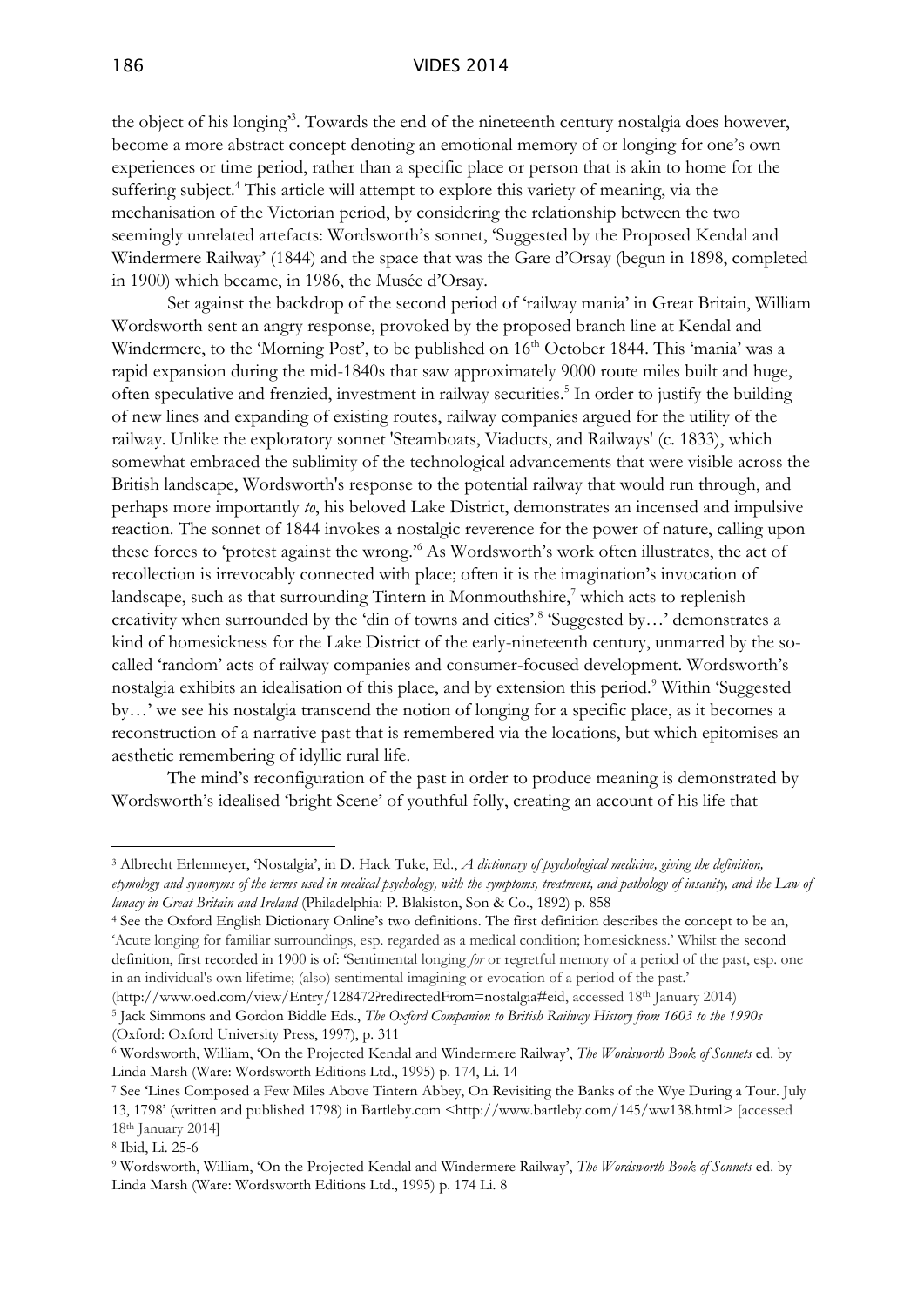connects the past, present and future.<sup>10</sup> This version of nostalgia, it is suggested by Nicholas Dames, is a kind of forgetting, that when applied to Wordsworth's verse demonstrates the rapidity of nostalgia's growing force as it acts to reshape memory or experience.<sup>11</sup> Dames argues that nineteenth-century nostalgia is a 'struggling to transform the chaos of personal recollection into what is useful, meaningful, able to be applied to the future'.<sup>12</sup> Wordsworth's accusation of 'rash assault' reveals his own hasty attempt to organise his past in order to preserve his future, his reaction accelerated akin to the speed of expansion, and the literal speed experienced by railway passengers.<sup>13</sup> In an attempt to address this increased pace of change, a kind of universal nostalgia is invoked by the poet, as he attempts to reunite his idealised past with a collective Romantic consciousness in order to challenge the proceeding alterations that are swiftly restructuring his anticipated future.

Wordsworth's nostalgia for his adopted home of Grasmere, approximately thirty miles south of his birthplace of Cockermouth, manifests initially as a determined conservation and preservation of place. His anger towards the 'rash assault' of the railway mimics the physicality of the attack; the railway tracks literally cut through the 'paternal fields' of the Lakes. The lack of security for the location that represents many 'Schemes of retirement', is bemoaned throughout the sonnet, but the nostalgia is not simply for place. It can be traced as a yearning for a 'greater simplicity', kindled by the rustic and pastoral 'because in that condition the passions of men are incorporated with the beautiful and permanent forms of nature.'<sup>14</sup> These words, from the Preface to the 1800 edition of *Lyrical Ballads*, suggest the necessity of close access to his rural idyll for all who are to be enlightened by imagination. He reviles in the same essay those poets who have attempted to 'separate themselves from the sympathies of men'.<sup>15</sup> This is an attitude that the Wordsworth of 1844 does not display. Despite mimicking the sentiments of the Romantic movement and particularly referring back to the opening line of another of his sonnets, 'The world is too much with us', the angry voice of 'Suggested by…', written by a seventy-four year old Wordsworth, does not comply with his manifesto of poetry as 'emotion recollected in tranquility'. His rallying cry for the natural world to make use of their 'torrents' and 'protest', is a desperate one that invokes nature as 'pure' and the tourists and train travellers as 'rapturous' in their consumption of the landscape. The materialistic and utilitarian railway companies are facilitating the pillage of his home, and his reaction looks forcefully backwards with a lens shadowed by the fear of progress. He has no reverence for the previously observed 'triumphs' of the railway, and with the progressing mechanisation of the landscape, he attempts to reclaim his old revolutionary loyalties to the natural world.<sup>16</sup>

The sixth line of the sonnet, in the version of the poem that was printed in the 1844 newspaper and pamphlet that followed (and which is therefore the published version widely available today), reads, 'And must he too the ruthless change bemoan', the adverb 'too' exposing

<sup>14</sup> William Wordsworth, 'Observations Prefixed to *Lyrical Ballads*' (1800) in Poetry Foundation

<sup>10</sup> Wordsworth, William, 'On the Projected Kendal and Windermere Railway', *The Wordsworth Book of Sonnets* ed. by Linda Marsh (Ware: Wordsworth Editions Ltd., 1995) p. 174, Li. 9

<sup>11</sup> Nicholas Dames, *Amnesiac Selves: Nostalgia, Forgetting and British Fiction* (New York: Oxford University Press, 2001) <sup>12</sup> Ibid, p. 3-4

<sup>13</sup> Wordsworth, William, 'On the Projected Kendal and Windermere Railway', *The Wordsworth Book of Sonnets* ed. by Linda Marsh (Ware: Wordsworth Editions Ltd., 1995) p. 174, Li. 2

<sup>&</sup>lt;http://www.poetryfoundation.org/learning/essay/237834?page=2> [accessed 18th January 2014] p. 2 <sup>15</sup> Ibid, p. 2

<sup>16</sup> William Wordsworth, 'Steamboats, Viaducts, and Railways' (written 1833, published 1837) in Bartleby.com <http://www.bartleby.com/145/ww846.html> [accessed 18th January 2014] Li. 12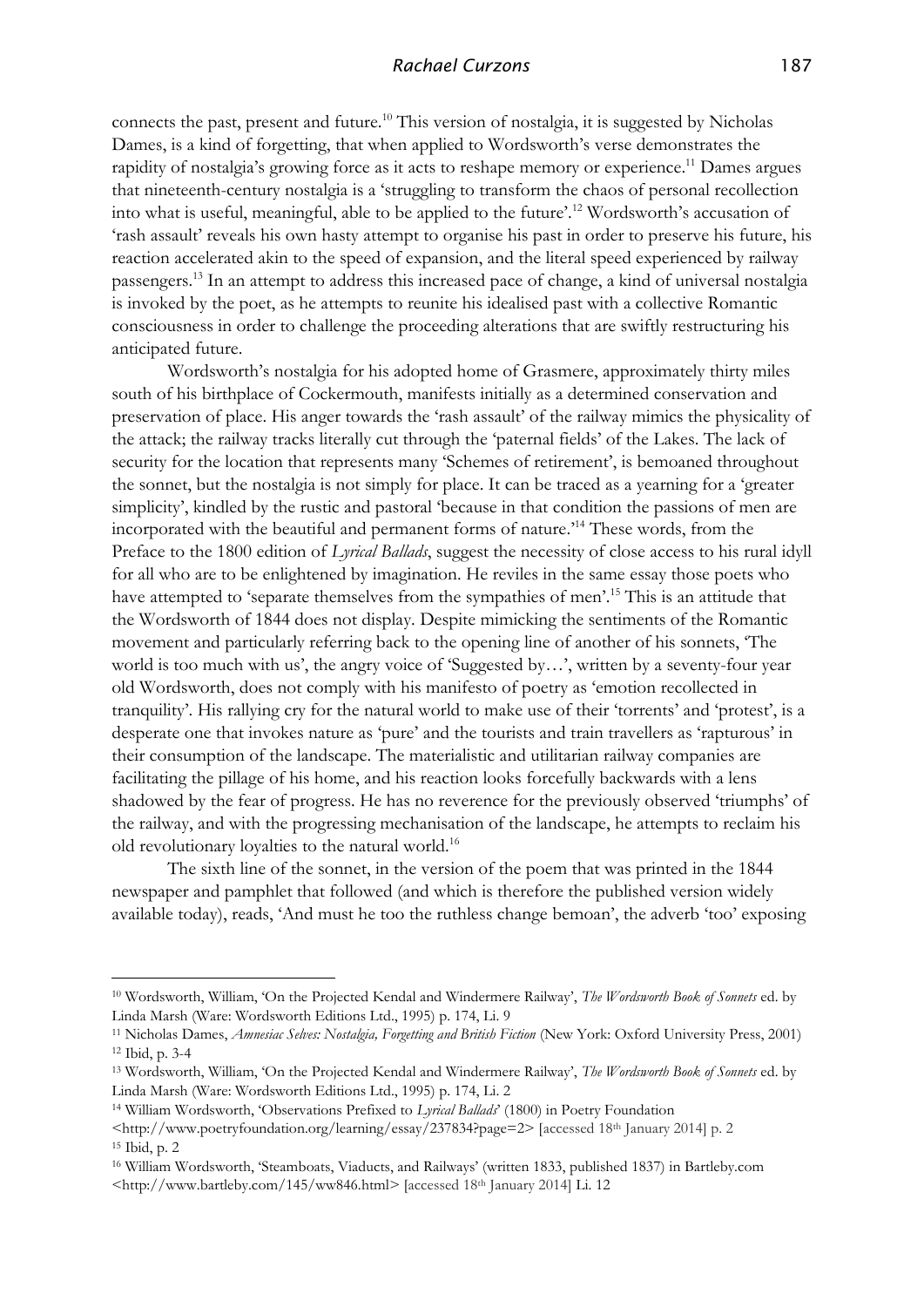#### 188 VIDES 2014

Wordsworth's assumption to speak for all who object to the 'abuse'<sup>17</sup> of the railway and lament the changes that the 'ruthless'<sup>18</sup> companies are able to implement. He paints the protestors as victims of a callous and violent enemy who will stop at nothing to fulfill their intentions. However, in the version sent to William Gladstone three days later (see Fig. 1), Wordsworth alters the line to 'And must he too his old delights disown'. <sup>19</sup> He takes a softer and more diplomatic approach, appealing perhaps to Gladstone's sympathy and, as he states in the accompanying letter, 'taste and feeling'.<sup>20</sup> Wordsworth admits his nostalgic leaning in this alteration, his association of the 'old' with 'delights'; reverentially identifying the Lakes as one of the 'temples of Nature' that should be left untouched by those who are not culturally literate enough to worship.<sup>21</sup> His judgement is biased however, and the universal 'he' who 'bemoans' seems to represent a local and minority, appeal.<sup>22</sup> When based on a lack of utility, Wordsworth's argument has strength, however he belies his own cause when he complains of the increasing number of tourists expected to make use of the railway, therefore precluding his assertion that the railway companies have a 'a false utilitarian lure' for the branch expansion.<sup>23</sup> Despite his objections, the Kendal and Windermere railway was built, and Wordsworth himself died in 1850. By the end of the century, opposition and expansion in Britain had slowed and discussions had now turned to the buildings of stations in metropoles. Most cities were, in the early nineteenth century, ringed by termini yet, 'As the cities extended outwards… …so the railways penetrated further into their central business districts.<sup>24</sup> This took place in Britain throughout the 1840s and the building of Gare d'Orsay is an example of this phenomenon in Paris.

Towards the *fin de siècle*, Victor Laloux was chosen to build the Gare d'Orsay and accompanying hotel in central Paris, coinciding with the preparation for the Exposition Universelle that was scheduled to take place in 1900. This station would bring passengers from southwestern France into central Paris, opposite the Louvre and to the centre of the city's cultural activities. Similarly to the Kendal and Windermere railway, the Gare d'Orsay has the potential to facilitate the cultural development of railway passengers, creating an experience that

<sup>&</sup>lt;sup>17</sup> The full quote explains that, 'it is not against the Railways but against the abuse of them that I am contending.' From William Wordsworth, *The prose works of William Wordsworth*, ed. by W. J. B. Owen and Jane Worthington Smyser (Oxford: Clarenden Press, 1974) Vol. 3, p. 335, quoted in: Scott Hess, *William Wordsworth and the Ecology of Authorship: The Roots of Environmentalism in Nineteenth-century Culture* (Charlottesville: University of Virginia Press, 2012) <sup>18</sup> Wordsworth, William, 'On the Projected Kendal and Windermere Railway', *The Wordsworth Book of Sonnets* ed. by Linda Marsh (Ware: Wordsworth Editions Ltd., 1995) p. 174, Li. 6

<sup>19</sup> William Wordsworth, 'Suggested by the Kendal and Windermere Railway' (1844) in London, British Library, 'GLADSTONE PAPERS. Vols. I-CCLXVI. Special correspondence of W. E. Gladstone' Add MS 44361 f.278, Li. 6

<sup>20</sup> William Wordsworth, a letter to Gladstone to accompany the sonnet (1844) in London, British Library, 'GLADSTONE PAPERS. Vols. I-CCLXVI. Special correspondence of W. E. Gladstone' Add MS 44362 f.278 <sup>21</sup> From William Wordsworth, *The prose works of William Wordsworth*, ed. by W. J. B. Owen and Jane Worthington Smyser (Oxford: Clarenden Press, 1974) Vol. 3, p. 353, quoted in: James Garrett, *Wordsworth and the Writing of the Nation* (Farnham: Ashgate, 2008)

<sup>22</sup> Wordsworth, William, 'On the Projected Kendal and Windermere Railway', *The Wordsworth Book of Sonnets* ed. by Linda Marsh (Ware: Wordsworth Editions Ltd., 1995) p. 174, Li. 6

<sup>23</sup> It is noted in the *North Wales Chronicle*, 21 December 1850 that between 1846-1850 Henry R. Marcus, the 'father of cheap trips' based in the north west of England took 100,000 people on railway excursions. Although not precisely indicative of how many tourists used the Kendal and Windermere branch, it is possible to extract an indication of the popularity of tourism in the period. Study of the *Kendal Mercury* suggests that once open the branch was carrying roughly 5000 passengers in the last week of July every year between 1848 and 1850. How many of these are passengers are tourists would be speculation, but given the number drops by roughly 3000 passengers per week in the month of November it could be argued that a large proportion of these Summer travellers were tourists. 'Interesting to Tourists', *North Wales Chronicle*, 21 December 1850, p. 3

<sup>24</sup> John R. Kellett, *Railways and Victorian Cities* (London: Routledge, 1979) p.13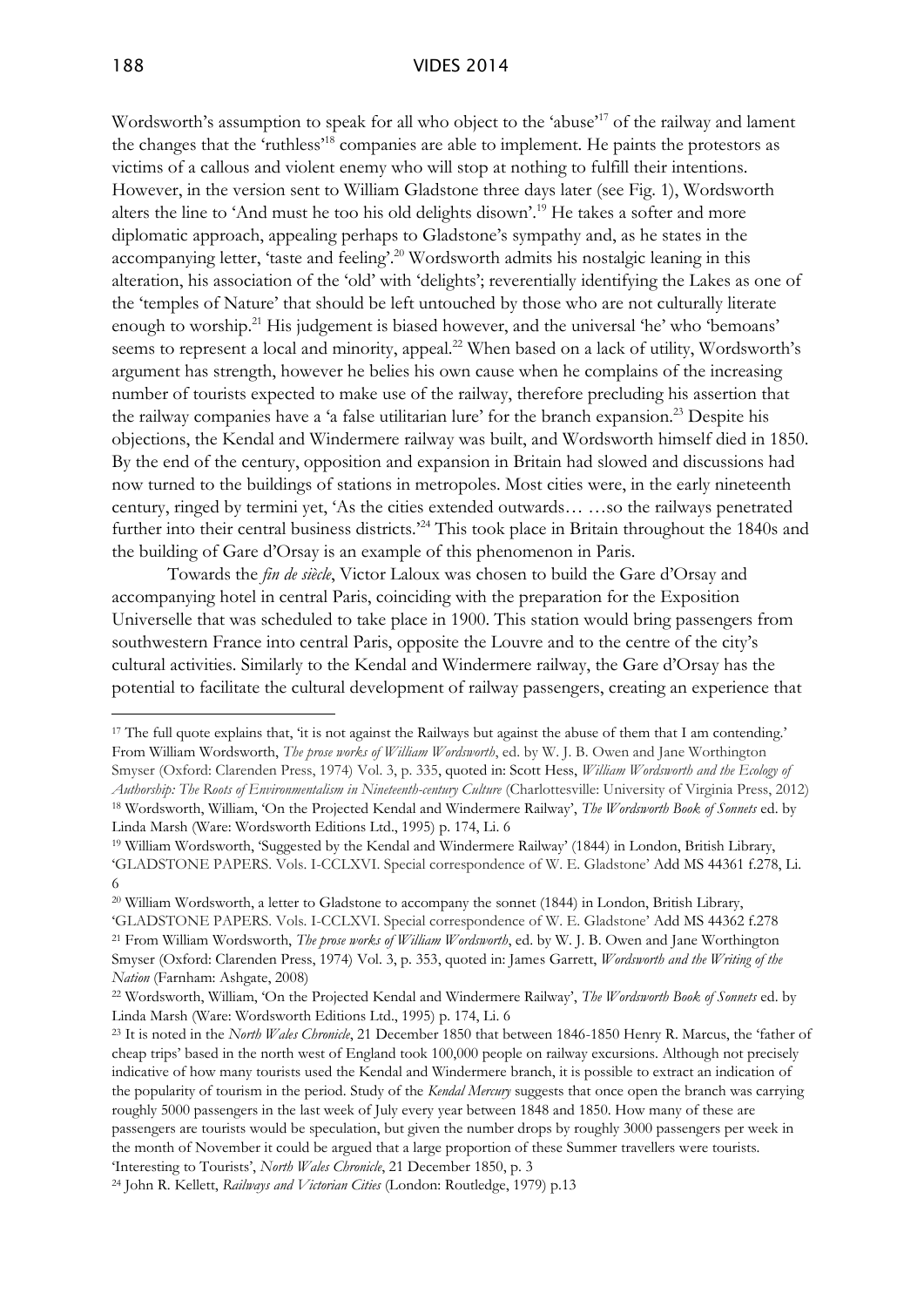when recollected is inseperable from the progress of the transport that increases access to 'high' culture. Despite its lack of success as a railway station, the decision to build Gare d'Orsay on the site chosen, and in the *Beaux-Arts* style, indicates a grand ambition. The Gare at once looks back to an idealised classical style, preserving this form of architecture to disguise the industrial, mechanised railway, whilst also looking forwards to the twentieth century through its status as the first electrified station in the world.<sup>25</sup> Its intrinsic connection with the nineteenth world fair reinforces this dual gaze; the aim of the fair was to celebrate the century gone by and to look purposefully forward to the development of the next.<sup>26</sup> The building of the Gare suggests an inherent nostalgic reaction to the railway itself, as the experiences of the railway and its associated spaces had become an entrenched part of nineteenth-century life, offering a stimulus to the recollection of the past and present, home and away.

Anticipating Linda M. Austin's theory that nostalgia transitions from a diagnostic term to an aesthetic concept in the nineteenth century, Eduoard Détaille's nostalgic reaction to the Gare d'Orsay in 1900 states that it 'is superb and has the air of a palace of Beaux-Arts while the Palace of Beaux-Arts resembles a station.'<sup>27</sup> This reaction to the building displays Détaille's nostalgia for the expected architecture of a train station. The Palace of *Beaux-Arts* is constructed in the *Beaux-Arts* style, as is the Gare, but the industrial roof of glass and steel establish the building's modernity whilst the evidence of the Gare d'Orsay's industrial purpose is hidden behind a neoclassical façade. As a *Salon* painter, Détaille denounced the technologically innovative design of the Palace, suggesting instead that the traditional architecture of d'Orsay was better suited to the purpose of displaying high art. Contrasting with Wordsworth's denunciation of the railway for its quintessentially industrial qualities; those of force and progress, Détaille begs the space of the railway to display its industrial origin. Détaille's nostalgia is for the very industrial markers that Wordsworth rails against, and his reverence for the building, created by Laloux, demonstrates the 'aesthetic concept' described by Austin. A beautiful building should hold 'beautiful' art, and an industrial building should be purposed with 'industrial' tasks such as the conveyance of passengers and goods on trains; design reflecting purpose. The nostalgia Détaille feels for the experience of the train station, and the art gallery, is demonstrated by his desire for them to denote their purposes in design and construction. The exterior of the Gare d'Orsay conforms to the architecture that surrounds it, in order to assimilate an industrial building into the centre of Paris, whilst the Palace is a forward-looking institution. This status is confirmed in the twentieth century by the Palace's exhibition of the second controversial *Salon d'Automne* in 1904.<sup>28</sup> Feelings of nostalgia, by the end of the nineteenth century, had become intrinsically linked with the desire to interact with a remembered experience, and the expectations of the railway experience were fundamental to the changing of this process of remembering. The nostalgia located in both Wordsworth's sonnet, and the Gare d'Orsay, is that of stimulated recollection. For Wordsworth the place he remembers connects him with a yearned for period, whilst d'Orsay acts to contravene the expectations of those who have grown to understand and remember the industrial experience. As Wolfgang Schivelbusch notes, the railway passenger became the 'object of industrial process' who literally and metaphorically looked back to the idyll of the rural as it

<sup>25</sup> Soon after its building, in 1939, the platforms were declared too short for the new longer trains and it was relegated to serve suburban trains only; Gare St Lazare was reinstated as the primary terminus for southwestern railway services.

<sup>26</sup> Quotation taken from Andrea Kupfer Schneider, *Creating the Musée d'Orsay: The Politics of Culture in France* (University Park, Pennsylvania: The Pennsylvania State Universtiy Press, 1998) p. 10 Schneider's translation was checked by the author of this article for accuracy, before using verbatim. <sup>27</sup> Ibid, p. 1

<sup>28</sup> An exhibition of innovative twentieth-century painting, that mainly fell outside of the remit of the *Salon*.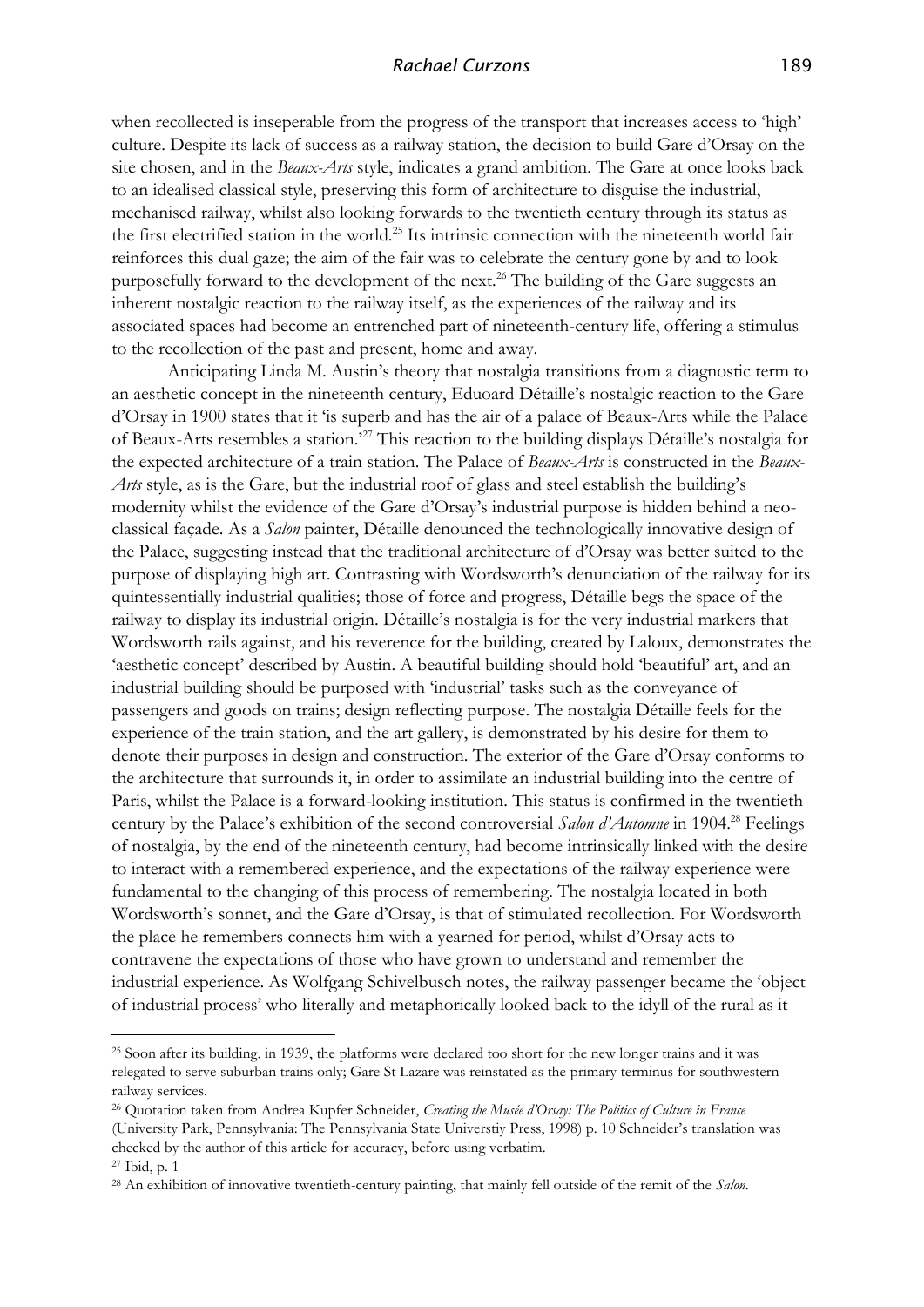passed by and as it was replaced by the railway as the focal site of nostalgia for the modern individual.

The concurrency of the old and the new, as visually perceived in the Palace of *Beaux-Arts* and present but veiled in the Gare d'Orsay, is a distinct feature of modernity and encompasses the nostalgic dual gaze. From the train carriage, 'visual perception [is] diminished by velocity', and nostalgia as 'an organizing force in the imagination and memory' is able to resolve this loss of vision as it acts to govern the understanding of this rapid journey forward in time, place and experience. The station acts as a 'gateway' to modernity, and the use of the *Beaux-Arts* style in building the Gare d'Orsay acts to meditate the anxiety of loss, caused by technological innovation, that is overt in Wordsworth's sonnet. Architecturally, the station is two buildings, fused together by a common purpose. The juxtaposition of the traditionally built front façade that greeted the passengers paired with the train departure point, forged in industrial glass and steel, reinforces the station's in-between status. Not entirely hand-crafted or industrialised; urban or rural; exit-point or destination, the station itself offers a mediated point at which nostalgia for either the pastoral locations of Wordsworth, or the light-filled glass and steel structures that were an expression of the industrial process, can be both felt and expressed. As electric lighting became more widely available, by the end of the nineteenth century, these ferro-vitreous roofs became unnecessary, and were often hidden by exaggerated frontage as seen in the Gare d'Orsay. Nostalgia's polyvalence in the nineteenth century reflects the need for a reaction that is able to locate a period in time, rather than simply a place. The accelerated speed with which one can reach physical places, and pass them by, causes the world to take on an almost virtual reality, and making distinctions between one place and the next is reliant upon the signage found on the platform. As George Gissing describes upon his return to London from the Lake District, 'it is the platform of the Terminus that seems alone real, and all behind it 'mere dream'.'<sup>29</sup>

## **BIBLIOGRAPHY**

#### PRIMARY SOURCES:

Laloux, Victor, Architect of *Gare d'Orsay* (built between 1898-1900)

London, British Library, 'GLADSTONE PAPERS. Vols. I-CCLXVI. Special correspondence of W. E. Gladstone' Add MS 44086-44351 (1828-1898)

Wordsworth, William, 'On the Projected Kendal and Windermere Railway', *The Wordsworth Book of Sonnets* ed. by Linda Marsh (Ware: Wordsworth Editions Ltd., 1995)

Wordsworth, William, 'Lines Composed a Few Miles Above Tintern Abbey, On Revisiting the Banks of the Wye During a Tour. July 13, 1798' (written and published 1798) in Bartleby.com [<http://www.bartleby.com/145/ww138.html>](http://www.bartleby.com/145/ww138.html) [accessed 18th January 2014]

Wordsworth, William, 'Steamboats, Viaducts, and Railways' (written 1833, published 1837) in Bartleby.com [<http://www.bartleby.com/145/ww846.html>](http://www.bartleby.com/145/ww846.html) [accessed 18<sup>th</sup> January 2014]

Wordsworth, William, *The prose works of William Wordsworth*, ed. by W. J. B. Owen and Jane Worthington Smyser (Oxford: Clarenden Press, 1974)

<sup>29</sup> From a letter dated Sunday, August 17, 1884 in George Gissing, *Letters of George Gissing* (New York: Haskell House Publishers Ltd, 1927), p. 146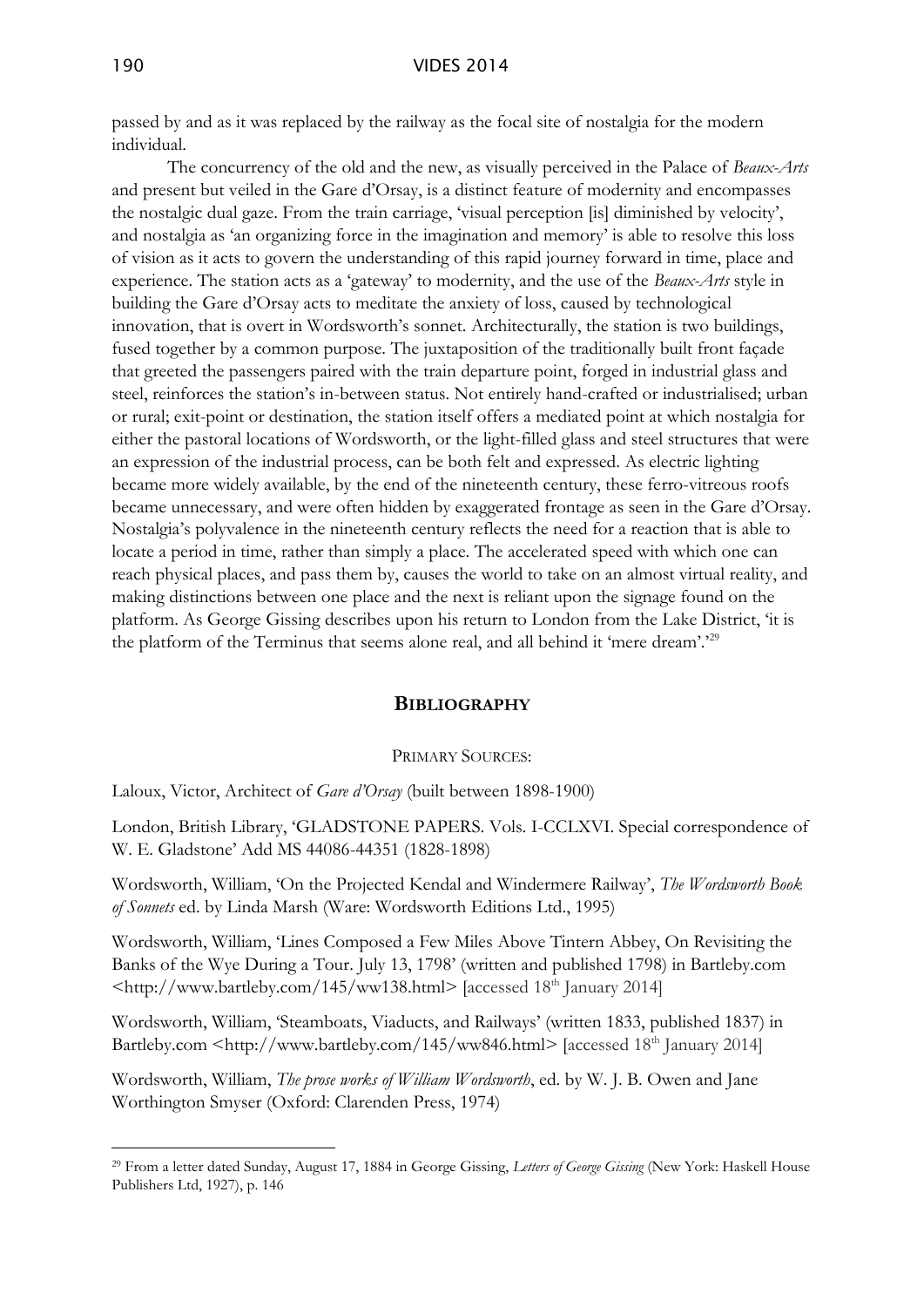## SECONDARY SOURCES:

Armstrong, Tim, *Modernism, Technology, and the Body: A Cultural Study* (Cambridge: Cambridge University Press, 1998)

Armstrong, Tim, 'Two Types of Shock in Modernity', *Critical Quarterly* 42 (2000), 60-73

Austin, Linda M., *Nostalgia in Transition, 1780-1917* (Charlottesville: University of Virginia Press, 2007)

Bailey, Peter, 'Adventures in Space: Victorian Railway Erotics, or Taking Alienation For a Ride', *Journal of Victorian Culture*, 9 (2004), 1-21

Beaumont, Matthew and Matthew Freeman, Eds.,*The Railway and Modernity: Time, Space, and the Machine Ensemble* (Bern: Peter Lang, 2007)

Biddle, Gordon, *Victorian Stations: Railway Stations in England & Wales 1830-1923* (Newton Abbot: David & Charles, 1973)

Boym, Svetlana, *Future of Nostalgia* (New York: Basic Books, 2001)

Carter, Ian, *Railways and culture in Britain: the epitome of modernity* (Manchester: Manchester University Press, 2001)

Colley, Ann C., *Nostalgia and Recollection in Victorian Culture* (Baskingstoke: Macmillan, 1998)

Daly, Nicholas, *Literature, Technology, and Modernity, 1860-2000* (Cambridge: Cambridge University Press, 2004)

Dames, Nicholas, *Amnesiac Selves: Nostalgia, Forgetting and British Fiction* (New York: Oxford University Press, 2001)

Foucault, Michel, *Archaeology of Knowledge* (Abingdon: Routledge Classics, 2002)

Freeman, Matthew, *Railways and the Victorian Imagination* (London: Yale UP, 1999)

Garrett, James, *Wordsworth and the Writing of the Nation* (Farnham: Ashgate, 2008)

Gissing, George, *Letters of George Gissing* (New York: Haskell House Publishers Ltd, 1927)

Hess, Scott, *William Wordsworth and the Ecology of Authorship: The Roots of Environmentalism in Nineteenth-century Culture* (Charlottesville: University of Virginia Press, 2012)

Kellett, John M., *The Impact of Railways on Victorian Cities* (London: Routledge, 1969)

Livesy, Ruth, 'Transport', *George Eliot in Context* ed. by Margaret Harris (Cambridge: Cambridge University Press, 2013)

O'Brien, Sean and Don Paterson Eds., *Train Songs* (London: Faber and Faber, 2013)

Schivelbusch, Wolfgang, *The Railway Journey: The Industrialization of Time and Space in the 19th Century* (Berkeley: University of California Press, 1977)

Schneider, Andrea Kupfer, *Creating the Musée d'Orsay: The Politics of Culture in France* (University Park, Pennsylvania: The Pennsylvania State University Press, 1998)